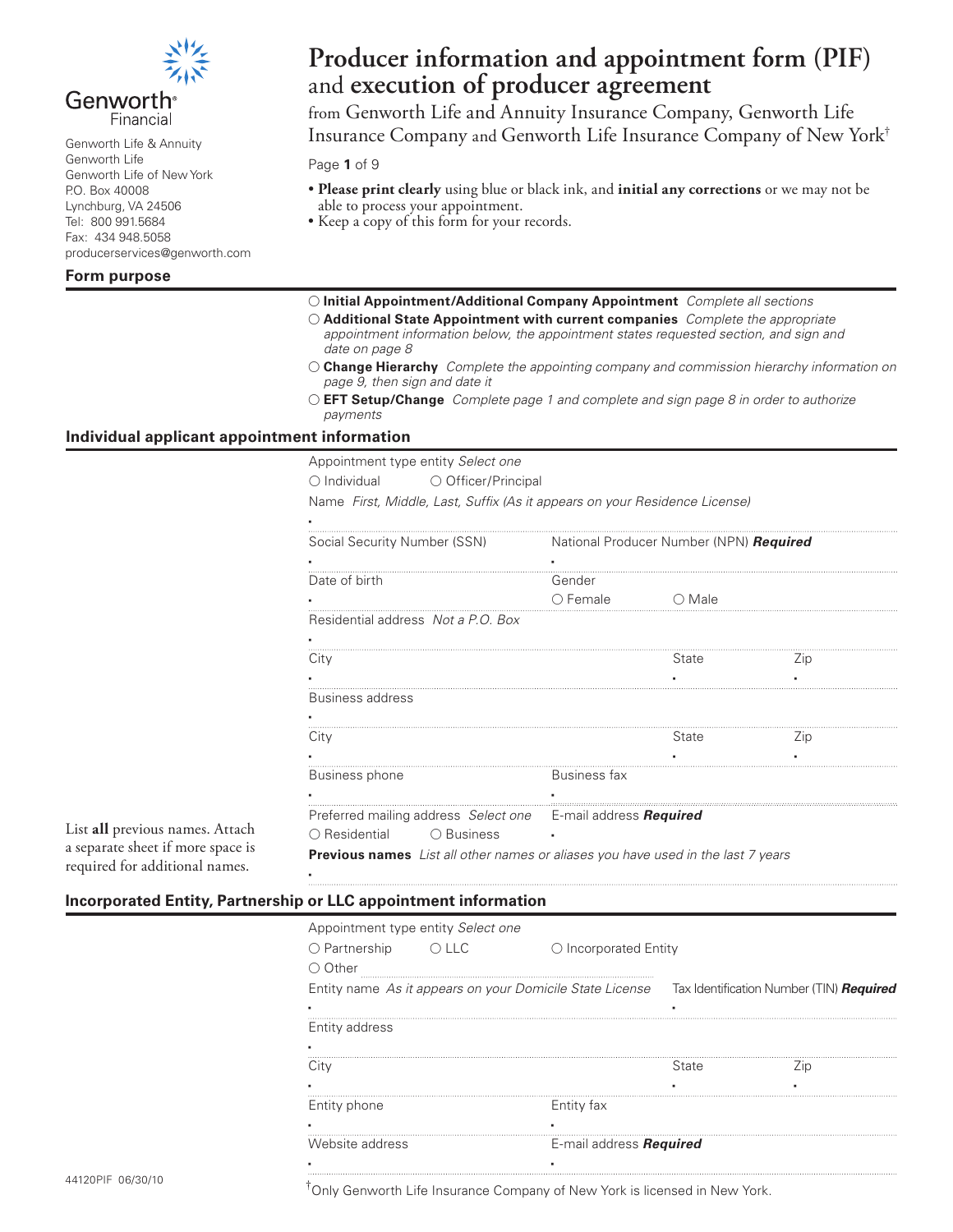Page **2** of 9

#### **Appointment states requested**

|                                     | Resident license state | Non-resident state(s) where appointment is requested           |
|-------------------------------------|------------------------|----------------------------------------------------------------|
|                                     |                        |                                                                |
| County listings are required in     |                        | Counties in which appointment is requested Required in Florida |
| Florida for in-person solicitation. |                        |                                                                |
|                                     |                        |                                                                |

For non-pre-appointment states, appointments will not be processed until new business is received.

- Provide certification or evidence of required training for states that require information for long term care insurance/LTC Partnership appointment requests (See training matrix at www.genworth.com/produceronboarding for state specific requirements).
- Provide certification or evidence of required training for states that require information for annuity appointment requests. (See training matrix at www.genworth.com/produceronboarding for state specific requirements).

#### **Business practices questions** *If the answer to all questions is "No," you do not need to complete pages 3 through 6*

| If you answer "Yes" to any of                                                                            |    |                                                                                                                                                                                                                                                                       | Individual/Officer |               |                | <b>Entity</b> |
|----------------------------------------------------------------------------------------------------------|----|-----------------------------------------------------------------------------------------------------------------------------------------------------------------------------------------------------------------------------------------------------------------------|--------------------|---------------|----------------|---------------|
| these questions, provide details<br>in the corresponding fields of the                                   |    | 1. Have you ever had an insurance license or securities<br>registration denied, suspended, cancelled or revoked?                                                                                                                                                      | $\bigcirc$ Yes     | $\bigcirc$ No | $\bigcirc$ Yes | $\bigcirc$ No |
| Business practices details section<br>on pages 3 through 6.                                              |    | 2. Has any state, federal, or self-regulatory agency ever<br>sanctioned, censured, penalized or otherwise<br>disciplined you?                                                                                                                                         | $\bigcirc$ Yes     | $\bigcirc$ No | $\bigcirc$ Yes | $\bigcirc$ No |
| If completing for an officer and<br>entity, indicate details for yes<br>answers for each as appropriate. |    | 3. Has any state, federal or self-regulatory agency filed a<br>complaint against you, fined, sanctioned, censured,<br>penalized or otherwise disciplined you for a violation of<br>their regulations or state or federal statutes?                                    | $\bigcirc$ Yes     | $\bigcirc$ No | $\bigcirc$ Yes | $\bigcirc$ No |
| If the answer to all questions is<br>"No," you do not need to complete                                   |    | 4. Has a bonding or surety company ever denied, paid on<br>or revoked a bond for you?                                                                                                                                                                                 | $\bigcirc$ Yes     | $\bigcirc$ No | $\bigcirc$ Yes | $\bigcirc$ No |
| pages 3 through 6, so please<br>proceed to page 7.                                                       |    | 5. Has any Errors & Omissions (E&O) carrier ever denied,<br>paid claims on or cancelled your coverage?                                                                                                                                                                | $\bigcirc$ Yes     | $\bigcirc$ No | $\bigcirc$ Yes | $\bigcirc$ No |
|                                                                                                          |    | 6. In the past ten years, have you personally filed a<br>bankruptcy petition or declared bankruptcy?                                                                                                                                                                  | $\bigcirc$ Yes     | $\bigcirc$ No | $\bigcirc$ Yes | $\bigcirc$ No |
|                                                                                                          | 7. | In the past ten years, has any insurance or securities<br>brokerage firm with whom you have been associated<br>filed a bankruptcy petition or been declared bankrupt<br>either during your association or within five years after<br>termination of such association? | $\bigcirc$ Yes     | $\bigcirc$ No | $\bigcirc$ Yes | $\bigcirc$ No |
|                                                                                                          |    | 8. Are there any unsatisfied judgments, garnishments or<br>liens against you?                                                                                                                                                                                         | $\bigcirc$ Yes     | $\bigcirc$ No | $\bigcirc$ Yes | $\bigcirc$ No |
|                                                                                                          |    | 9. Are you in debt to any insurance company?                                                                                                                                                                                                                          | $\bigcirc$ Yes     | $\bigcirc$ No | $\bigcirc$ Yes | $\bigcirc$ No |
|                                                                                                          |    | 10. Have you ever been convicted of, or pled guilty or no<br>contest to any felony or misdemeanor other than a<br>minor traffic offense?                                                                                                                              | $\bigcirc$ Yes     | $\bigcirc$ No | $\bigcirc$ Yes | $\bigcirc$ No |
|                                                                                                          |    | 11. Are you currently a party to any litigation or a subject of<br>any investigation(s)?                                                                                                                                                                              | $\bigcirc$ Yes     | $\bigcirc$ No | $\bigcirc$ Yes | $\bigcirc$ No |
|                                                                                                          |    | 12. Have you ever been denied appointment or terminated<br>for cause by another insurance company, broker/dealer<br>or insurance agency?                                                                                                                              | $\bigcirc$ Yes     | $\bigcirc$ No | $\bigcirc$ Yes | $\bigcirc$ No |

*If the answer to all questions is "No," you do not need to complete pages 3 through 6.*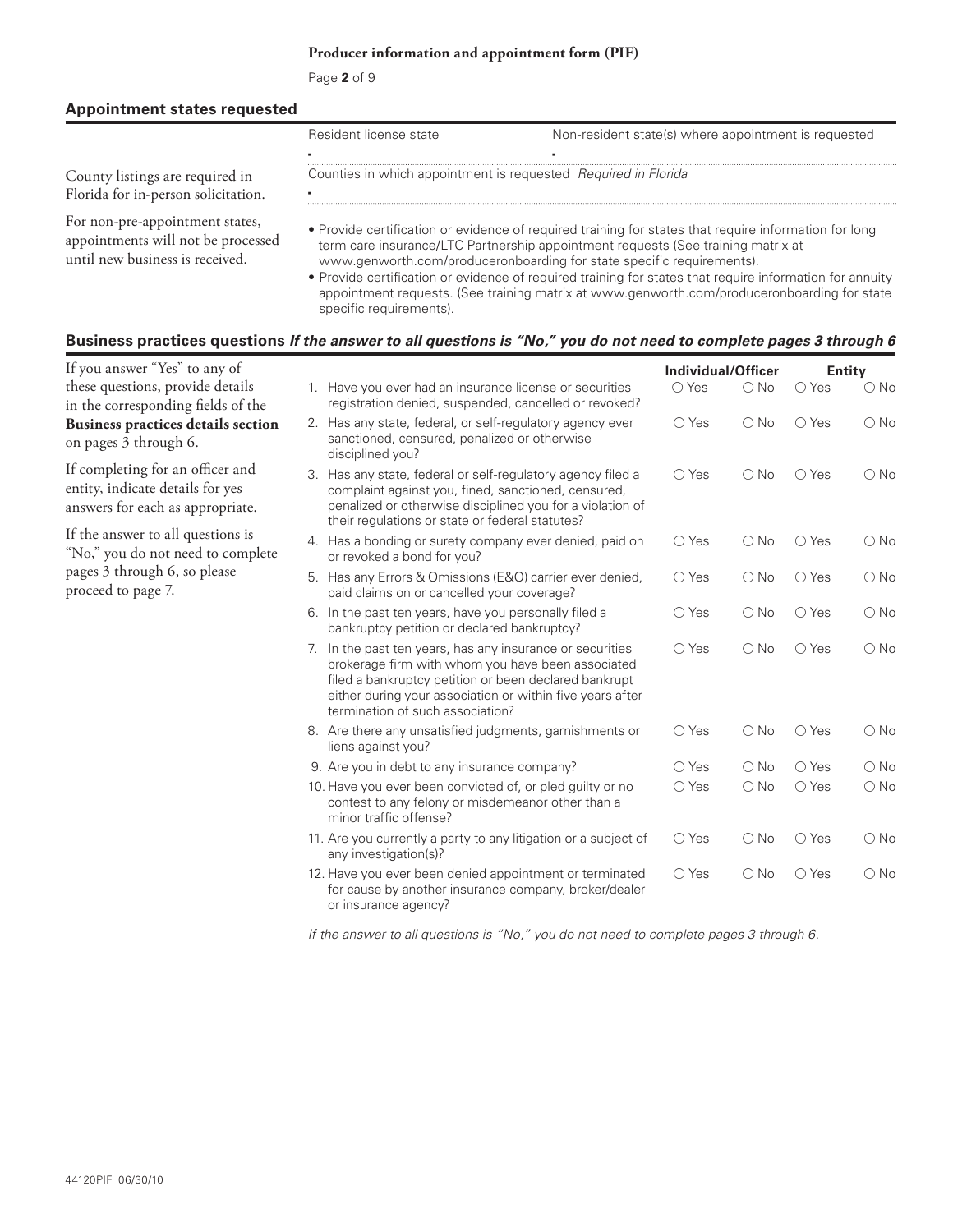Page **3** of 9

# **Business practices details** *If the answer to all questions is "No," do not complete pages 3 through 6*

|                               | If you answered "Yes" to any of the Business practices questions on page 2, provide details<br>for the corresponding question(s) only. |                |
|-------------------------------|----------------------------------------------------------------------------------------------------------------------------------------|----------------|
|                               | Question 1: Insurance license or securities registration denied, suspended, cancelled or revoked                                       | Month and year |
| Attach a separate sheet with  | Action taken and reasons                                                                                                               |                |
| question number and details   |                                                                                                                                        |                |
| if more space is required for |                                                                                                                                        |                |
| additional information.       |                                                                                                                                        |                |
|                               |                                                                                                                                        |                |
|                               |                                                                                                                                        |                |
|                               | Your account of the circumstances leading to the situation                                                                             |                |
|                               |                                                                                                                                        |                |
|                               |                                                                                                                                        |                |
|                               |                                                                                                                                        |                |
|                               |                                                                                                                                        |                |
|                               | Question 2: Sanction, censure, penalty or other action against you by state, federal or self-regulatory agency                         | Month and year |
|                               | Action taken and reasons                                                                                                               |                |
|                               |                                                                                                                                        |                |
|                               |                                                                                                                                        |                |
|                               |                                                                                                                                        |                |
|                               | Nature of the activity resulting in the fine or disciplinary action                                                                    |                |
|                               |                                                                                                                                        |                |
|                               |                                                                                                                                        |                |
|                               |                                                                                                                                        |                |
|                               | Your account of the circumstances leading to the situation                                                                             |                |
|                               |                                                                                                                                        |                |
|                               |                                                                                                                                        |                |
|                               |                                                                                                                                        |                |
|                               | Question 3: Complaint, fine, sanction, censure, penalty or other disciplinary action against you for                                   | Month and year |
|                               | violation of any state, federal or self-regulatory agency regulations or statutes                                                      |                |
|                               | Amount of the fine and/or specific disciplinary action taken                                                                           |                |
|                               |                                                                                                                                        |                |
|                               |                                                                                                                                        |                |
|                               |                                                                                                                                        |                |
|                               | Nature of the activity resulting in the fine or disciplinary action                                                                    |                |
|                               |                                                                                                                                        |                |
|                               |                                                                                                                                        |                |
|                               |                                                                                                                                        |                |
|                               | Your account of the circumstances leading to the situation                                                                             |                |
|                               |                                                                                                                                        |                |
|                               |                                                                                                                                        |                |
|                               |                                                                                                                                        |                |
|                               | Question 4: Bond denied, paid on or revoked for you by bonding or surety company                                                       | Month and year |
|                               |                                                                                                                                        |                |
|                               | Reason for denial, revocation or payment                                                                                               |                |
|                               |                                                                                                                                        |                |
|                               |                                                                                                                                        |                |
|                               |                                                                                                                                        |                |
|                               | Your account of the circumstances leading to the situation                                                                             |                |
|                               |                                                                                                                                        |                |
|                               |                                                                                                                                        |                |
|                               |                                                                                                                                        |                |
|                               | Amount of the payment                                                                                                                  |                |
| 44120PIF 06/30/10             | \$                                                                                                                                     |                |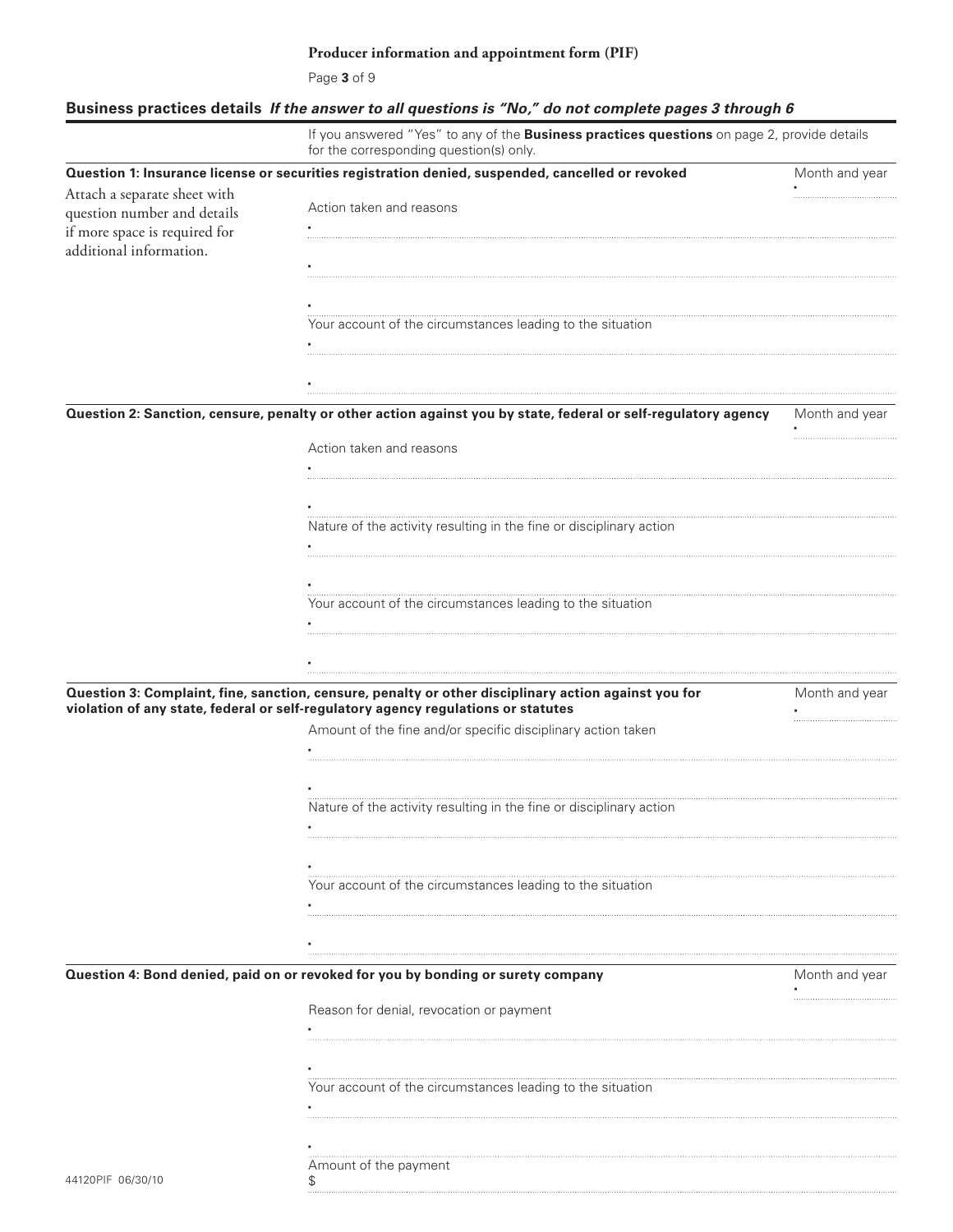Page **4** of 9

# **Business practices details** *If the answer to all questions is "No," do not complete pages 3 through 6*

|                          | If you answered "Yes" to any of the Business practices questions on page 2, provide details<br>for the corresponding question(s) only. |                                       |  |  |  |
|--------------------------|----------------------------------------------------------------------------------------------------------------------------------------|---------------------------------------|--|--|--|
|                          | Question 5: Coverage denied, paid claims on, or cancelled by any E&O carrier ever                                                      | Month and year                        |  |  |  |
|                          | Nature of the circumstances resulting in the claim                                                                                     |                                       |  |  |  |
|                          |                                                                                                                                        |                                       |  |  |  |
|                          |                                                                                                                                        |                                       |  |  |  |
|                          | Disposition of the claim                                                                                                               |                                       |  |  |  |
|                          |                                                                                                                                        |                                       |  |  |  |
|                          | Amount paid by E&O carrier If any<br>Amount claimed                                                                                    |                                       |  |  |  |
|                          | \$<br>\$                                                                                                                               |                                       |  |  |  |
|                          | Your account of the circumstances leading to the situation                                                                             |                                       |  |  |  |
|                          |                                                                                                                                        |                                       |  |  |  |
|                          |                                                                                                                                        |                                       |  |  |  |
|                          | Question 6: Filing of personal bankruptcy petition or declared bankruptcy in past 10 years Date of discharge mm/dd/yyyy                |                                       |  |  |  |
| For Chapter 7, 11 and 12 | Reason for filing (i.e., divorce, loss of employment, business failure, etc.)*                                                         |                                       |  |  |  |
|                          |                                                                                                                                        |                                       |  |  |  |
|                          |                                                                                                                                        |                                       |  |  |  |
|                          | Average annual income for the last two years<br>Dollar amount discharged                                                               |                                       |  |  |  |
|                          | \$                                                                                                                                     |                                       |  |  |  |
|                          | For any outstanding obligations not discharged in bankruptcy, (i.e., taxes, mortgage,<br>car, etc.) provide:                           |                                       |  |  |  |
|                          | Dollar amount<br>Explanation of obligation<br>\$                                                                                       |                                       |  |  |  |
|                          | Payment schedule amount                                                                                                                | Frequency i.e., weekly, monthly, etc. |  |  |  |
| For Chapter 13           | Date of filing mm/dd/yyyy                                                                                                              | Date of discharge* mm/dd/yyyy         |  |  |  |
|                          |                                                                                                                                        |                                       |  |  |  |
|                          | Reason for filing (i.e., divorce, loss of employment, business failure, etc.)*                                                         |                                       |  |  |  |
|                          |                                                                                                                                        |                                       |  |  |  |
|                          |                                                                                                                                        |                                       |  |  |  |
|                          | Provide type of business and role/relationship in the business If result of business failure                                           |                                       |  |  |  |
|                          |                                                                                                                                        |                                       |  |  |  |
|                          |                                                                                                                                        |                                       |  |  |  |
|                          |                                                                                                                                        |                                       |  |  |  |
|                          | *If payments are still being made please provide:                                                                                      |                                       |  |  |  |
|                          | Amount                                                                                                                                 | Frequency i.e., weekly, monthly, etc. |  |  |  |
|                          | Projected completion date mm/dd/yyyy                                                                                                   | Current balance                       |  |  |  |
|                          |                                                                                                                                        | \$                                    |  |  |  |
|                          | Average annual income for the last two years<br>\$                                                                                     |                                       |  |  |  |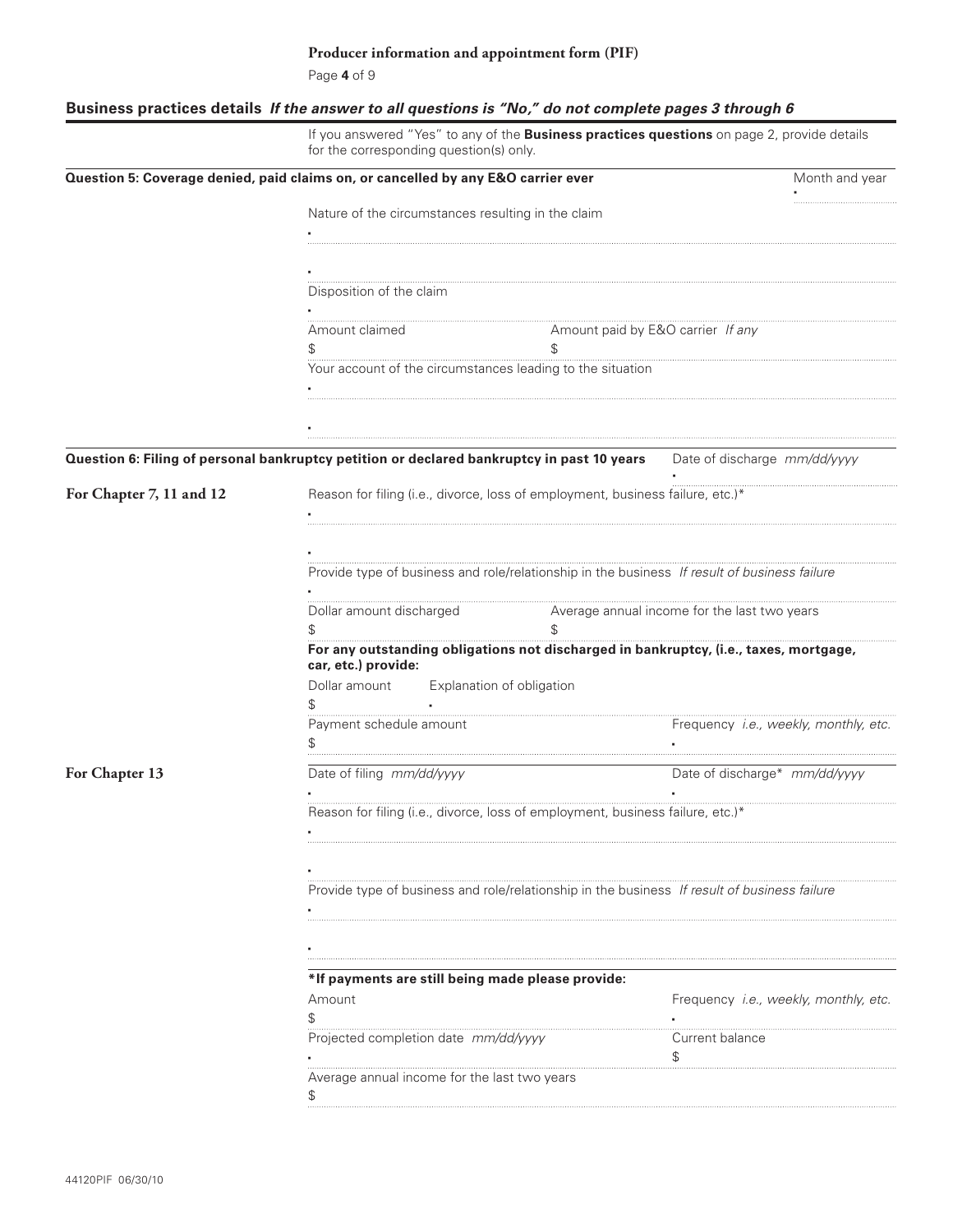Page **5** of 9

# **Business practices details** *If the answer to all questions is "No," do not complete pages 3 through 6*

|                                           | for the corresponding question(s) only.                                                                                                                                                                                           | If you answered "Yes" to any of the <b>Business practices questions</b> on page 2, provide details |
|-------------------------------------------|-----------------------------------------------------------------------------------------------------------------------------------------------------------------------------------------------------------------------------------|----------------------------------------------------------------------------------------------------|
|                                           | Question 7: Bankruptcy petition or declaration filed by any insurance or securities brokerage firm with whom you have been<br>associated (either during your association or within 5 years after termination of such association) |                                                                                                    |
|                                           | Approximate filing date mm/dd/yyyy Your position with company                                                                                                                                                                     |                                                                                                    |
|                                           |                                                                                                                                                                                                                                   |                                                                                                    |
|                                           | filing, please provide:                                                                                                                                                                                                           | If you are an officer of the company or directly involved with circumstances leading to            |
|                                           | Reasons                                                                                                                                                                                                                           |                                                                                                    |
|                                           |                                                                                                                                                                                                                                   |                                                                                                    |
|                                           |                                                                                                                                                                                                                                   |                                                                                                    |
|                                           |                                                                                                                                                                                                                                   |                                                                                                    |
|                                           | Your specific involvement                                                                                                                                                                                                         |                                                                                                    |
|                                           |                                                                                                                                                                                                                                   |                                                                                                    |
|                                           | Question 8: Unsatisfied judgments, garnishments or liens against you                                                                                                                                                              | Month and year                                                                                     |
|                                           | Judgments/garnishments                                                                                                                                                                                                            |                                                                                                    |
|                                           | Reason the judgment/garnishment was obtained and your specific involvement                                                                                                                                                        |                                                                                                    |
|                                           | Payment schedule amount                                                                                                                                                                                                           | Frequency <i>i.e., weekly, monthly, etc.</i>                                                       |
|                                           | \$<br>Original amount of the judgment/garnishment                                                                                                                                                                                 |                                                                                                    |
|                                           | Outstanding amount of the judgment/garnishment                                                                                                                                                                                    |                                                                                                    |
|                                           | Average annual income for the last two years                                                                                                                                                                                      |                                                                                                    |
|                                           | Liens                                                                                                                                                                                                                             |                                                                                                    |
|                                           | Name of company placing lien                                                                                                                                                                                                      | Month and year                                                                                     |
|                                           | Reason for the lien and your specific involvement                                                                                                                                                                                 |                                                                                                    |
|                                           |                                                                                                                                                                                                                                   |                                                                                                    |
|                                           | Original amount of the debt                                                                                                                                                                                                       | Current balance                                                                                    |
|                                           |                                                                                                                                                                                                                                   | \$.                                                                                                |
|                                           | Payment schedule amount                                                                                                                                                                                                           | Frequency i.e., weekly, monthly, etc.                                                              |
|                                           | Projected completion date mm/dd/yyyy                                                                                                                                                                                              |                                                                                                    |
|                                           | Average annual income for the last two years<br>\$                                                                                                                                                                                |                                                                                                    |
| Question 9: Debt to any insurance company |                                                                                                                                                                                                                                   | Month and year debt began                                                                          |
|                                           | Name of insurance company                                                                                                                                                                                                         |                                                                                                    |
|                                           | Reason for the debt and your account of the situation                                                                                                                                                                             |                                                                                                    |
|                                           |                                                                                                                                                                                                                                   |                                                                                                    |
|                                           | Original amount of the debt                                                                                                                                                                                                       | Current balance<br>\$                                                                              |
|                                           | Payment schedule amount                                                                                                                                                                                                           | Frequency i.e., weekly, monthly, etc.                                                              |
|                                           | Projected completion date mm/dd/yyyy                                                                                                                                                                                              |                                                                                                    |
| 44120PIF 06/30/10                         | Average annual income for the last two years<br>\$                                                                                                                                                                                |                                                                                                    |
|                                           |                                                                                                                                                                                                                                   |                                                                                                    |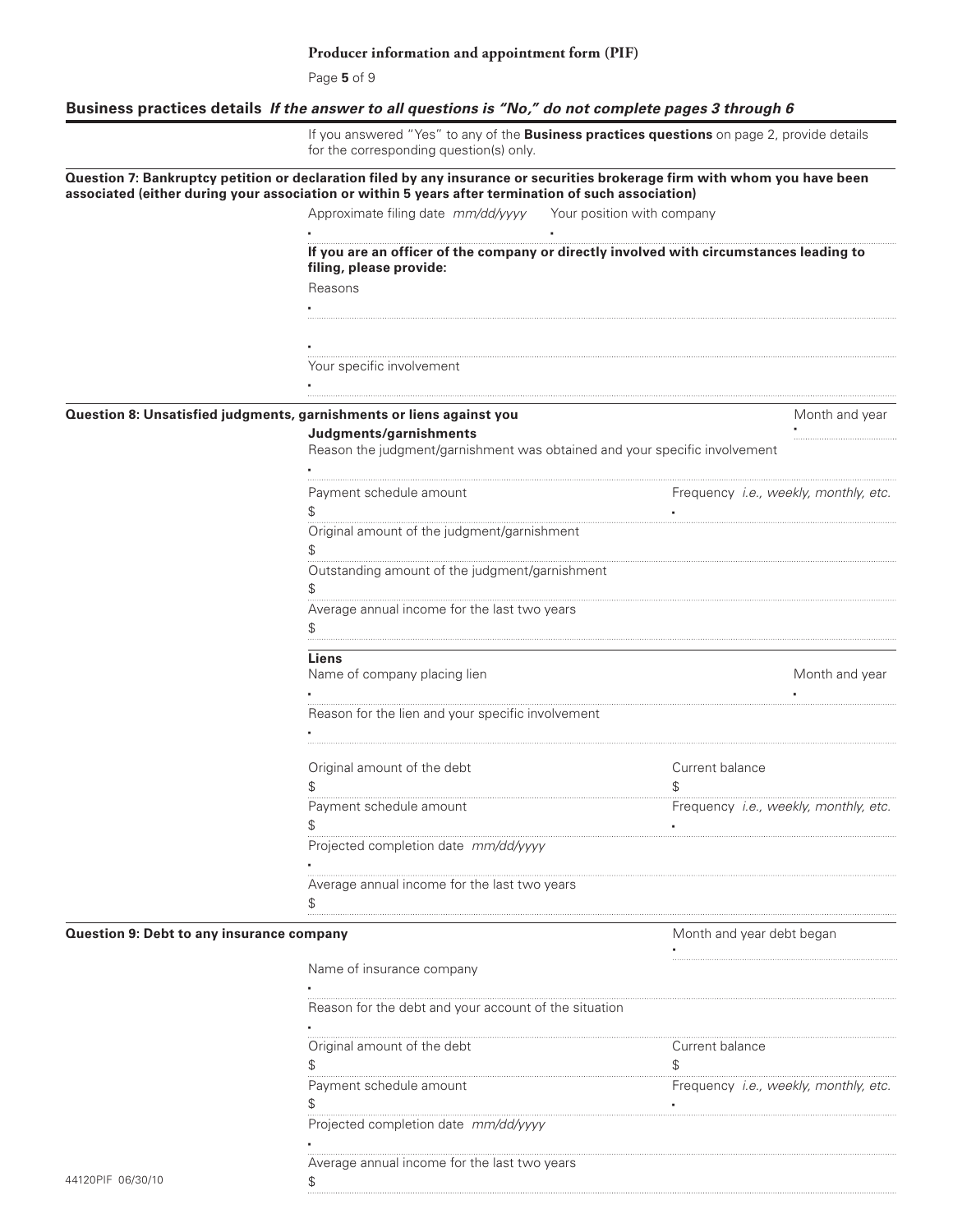Page **6** of 9

# **Business practices details** *If the answer to all questions is "No," do not complete pages 3 through 6*

|                            | If you answered "Yes" to any of the Business practices questions on page 2, provide details<br>for the corresponding question(s) only.                                                                                         |                                                                          |
|----------------------------|--------------------------------------------------------------------------------------------------------------------------------------------------------------------------------------------------------------------------------|--------------------------------------------------------------------------|
| than minor traffic offense | Question 10: Any conviction of, or guilty plea or no contest to, a felony or misdemeanor other                                                                                                                                 | Month and year                                                           |
|                            | Description of the conviction or plea and your account of circumstances leading to the situation                                                                                                                               |                                                                          |
|                            |                                                                                                                                                                                                                                |                                                                          |
|                            |                                                                                                                                                                                                                                |                                                                          |
|                            | Type of conviction Misdemeanor or felony* The contract of the contract of the convertible material of the contract of the contract of the contract of the contract of the contract of the contract of the contract of the cont |                                                                          |
|                            |                                                                                                                                                                                                                                |                                                                          |
|                            | Final disposition Fine, probation, jail, etc.                                                                                                                                                                                  | Have all requirements been satisfied?<br>$\bigcirc$ Yes<br>$\bigcirc$ No |
|                            | *If a felony, provide exact statute violated                                                                                                                                                                                   |                                                                          |
|                            | *If a felony, provide city/county and state where violation occurred                                                                                                                                                           |                                                                          |
|                            | Question 11: Party to any litigation or a subject of any investigation(s)                                                                                                                                                      | Month and year litigation began                                          |
|                            | Litigation                                                                                                                                                                                                                     |                                                                          |
|                            | Circumstances surrounding the litigation Including your account of the situation                                                                                                                                               |                                                                          |
|                            |                                                                                                                                                                                                                                |                                                                          |
|                            |                                                                                                                                                                                                                                |                                                                          |
|                            |                                                                                                                                                                                                                                |                                                                          |
|                            | How are you directly involved in the litigation?                                                                                                                                                                               |                                                                          |
|                            |                                                                                                                                                                                                                                |                                                                          |
|                            |                                                                                                                                                                                                                                |                                                                          |
|                            | Amount of damages claimed                                                                                                                                                                                                      |                                                                          |
|                            | \$                                                                                                                                                                                                                             |                                                                          |
|                            | Current status of the investigation                                                                                                                                                                                            |                                                                          |
|                            | Investigation                                                                                                                                                                                                                  | Month and year investigation began                                       |
|                            | Name and jurisdiction of investigating entity                                                                                                                                                                                  |                                                                          |
|                            | Circumstances surrounding the investigation Including your account of the situation                                                                                                                                            |                                                                          |
|                            |                                                                                                                                                                                                                                |                                                                          |
|                            |                                                                                                                                                                                                                                |                                                                          |
|                            | Current status of the investigation                                                                                                                                                                                            |                                                                          |
|                            |                                                                                                                                                                                                                                |                                                                          |
|                            |                                                                                                                                                                                                                                |                                                                          |
|                            |                                                                                                                                                                                                                                |                                                                          |
|                            | Question 12: Appointment with any insurance company, broker/dealer, or insurance agency denied or terminated for cause                                                                                                         |                                                                          |
|                            | Description of the denial/termination and your account of circumstances leading to the situation                                                                                                                               |                                                                          |
|                            |                                                                                                                                                                                                                                |                                                                          |
|                            |                                                                                                                                                                                                                                |                                                                          |
|                            |                                                                                                                                                                                                                                |                                                                          |
|                            |                                                                                                                                                                                                                                |                                                                          |
|                            |                                                                                                                                                                                                                                |                                                                          |

▪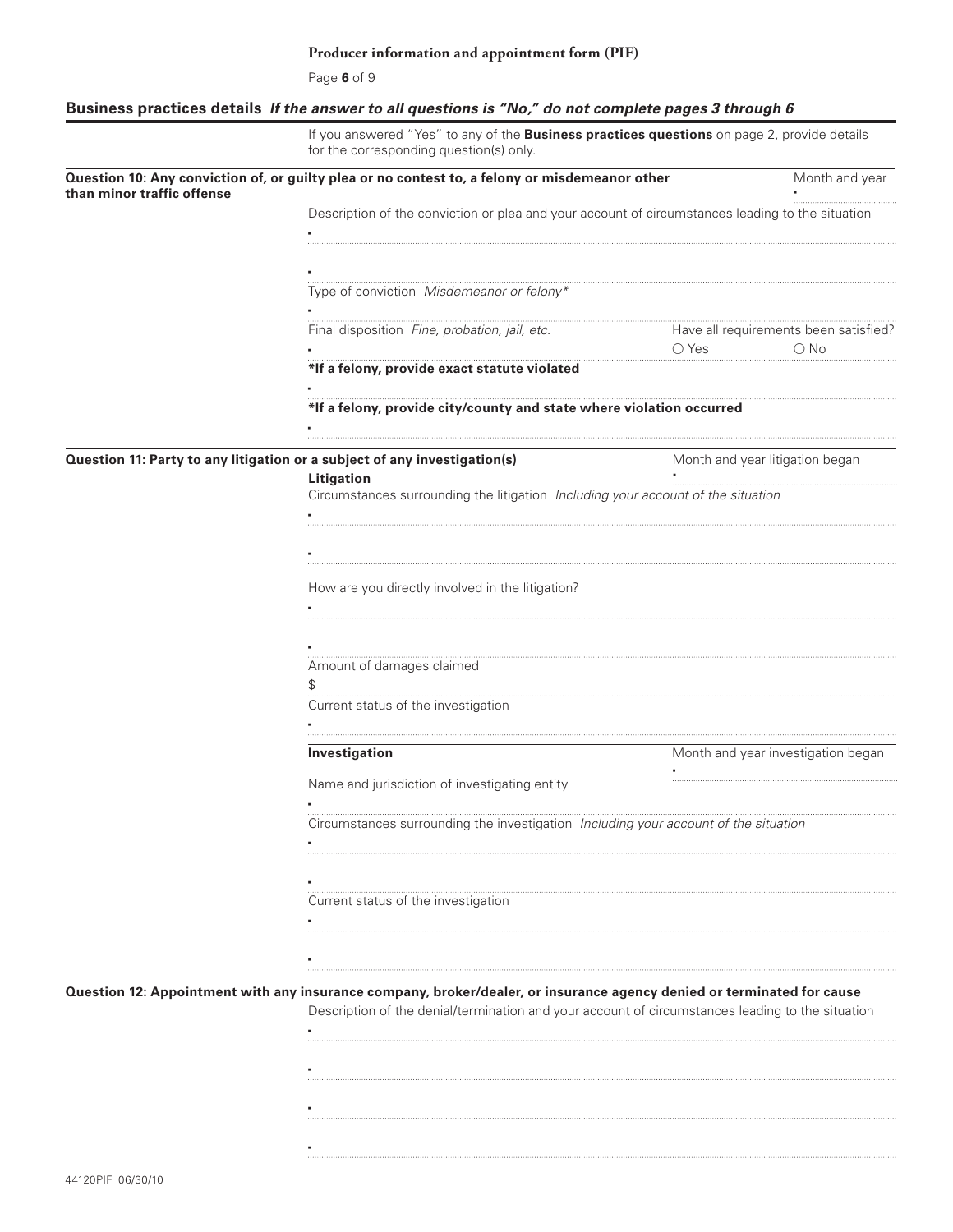Page **7** of 9

#### **Disclosure of Intent to Obtain Consumer Reports**

Please review and print for your records the Disclosure of intent to obtain consumer reports.

This is to advise you that Genworth Financial, Inc. and its affiliates may obtain one or more consumer reports with respect to establishing your eligibility for employment, appointment, promotion, reassignment, and/or retention as an employee, agent and/or representative of Genworth Financial, Inc., or one or more of its affiliates.

If requested, the report may be obtained from one of the consumer-reporting agencies named below or another consumer-reporting agency:

#### **Business Information Group, Inc.**

P. O. Box 130 Southampton, PA 18966 800 260.1680 **National Insurance Producer Registry** 2301 McGee Street Suite 800 Kansas City, MO 64108-2662 816 783.8468

If a consumer report is obtained and you reside in a state with a legal requirement to provide a free copy of the consumer report upon request, we will automatically instruct the consumer reporting agency to send you a copy of the report at no charge.

The report may contain information regarding your character, general reputation, personal characteristics and mode of living. The nature and scope of the report is: financial and credit history, criminal records search, licensing and disciplinary action history, and employment history verification.

#### **For California Resident Agents Only**

Pursuant to the California Investigative Consumer Reporting Agencies Act, Genworth Financial, Inc. is required to provide you with the summary of provisions listed below.

California Investigative Consumer Reporting Agencies Act Summary of the Provisions of Section 1786.22

- (a) An investigative consumer reporting agency shall supply files and information required under Section 1786.10 during normal business hours and on reasonable notice.
- (b) Files maintained on a consumer shall be made available for the consumer's visual inspection, as follows:
	- 1. In person, if he appears in person and furnishes proper identification. A copy of his file shall also be available to the consumer for a fee not to exceed the actual costs of duplication services provided.
	- 2. By certified mail, if he makes a written request, with proper identification, for copies to be sent to a specified addressee. Investigative consumer reporting agencies complying with requests for certified mailings under this section shall not be liable for disclosures to third parties caused by mishandling of mail after such mailings leave the investigative consumer reporting agencies.
	- 3. A summary of all information contained in files on a consumer and required to be provided by Section 1786.10 shall be provided by telephone, if the consumer has made a written request, with proper identification for telephone disclosure, and the toll charge, if any, for the telephone call is prepaid by or charged directly to the consumer.
- (c) The term "proper identification" as used in subdivision (b) shall mean that information generally deemed sufficient to identify a person. Such information includes documents such as a valid driver's license, social security account number, military identification card, and credit cards. Only if the consumer is unable to reasonably identify himself with the information described above, may an investigative consumer-reporting agency require additional information concerning the consumer's employment and personal or family history in order to verify his identity.
- (d) The investigative consumer reporting agency shall provide trained personnel to explain to the consumer any information furnished him pursuant to Section 1786.10.
- (e) The investigative consumer reporting agency shall provide a written explanation of any coded information contained in files maintained on a consumer. This written explanation shall be distributed whenever a file is provided to a consumer for visual inspection as required under Section 1786.22.
- (f) The consumer shall be permitted to be accompanied by one other person of his choosing, who shall furnish reasonable identification. An investigative consumer reporting agency may require the consumer to furnish a written statement granting permission to the consumer reporting agency to discuss the consumer's file in such person's presence.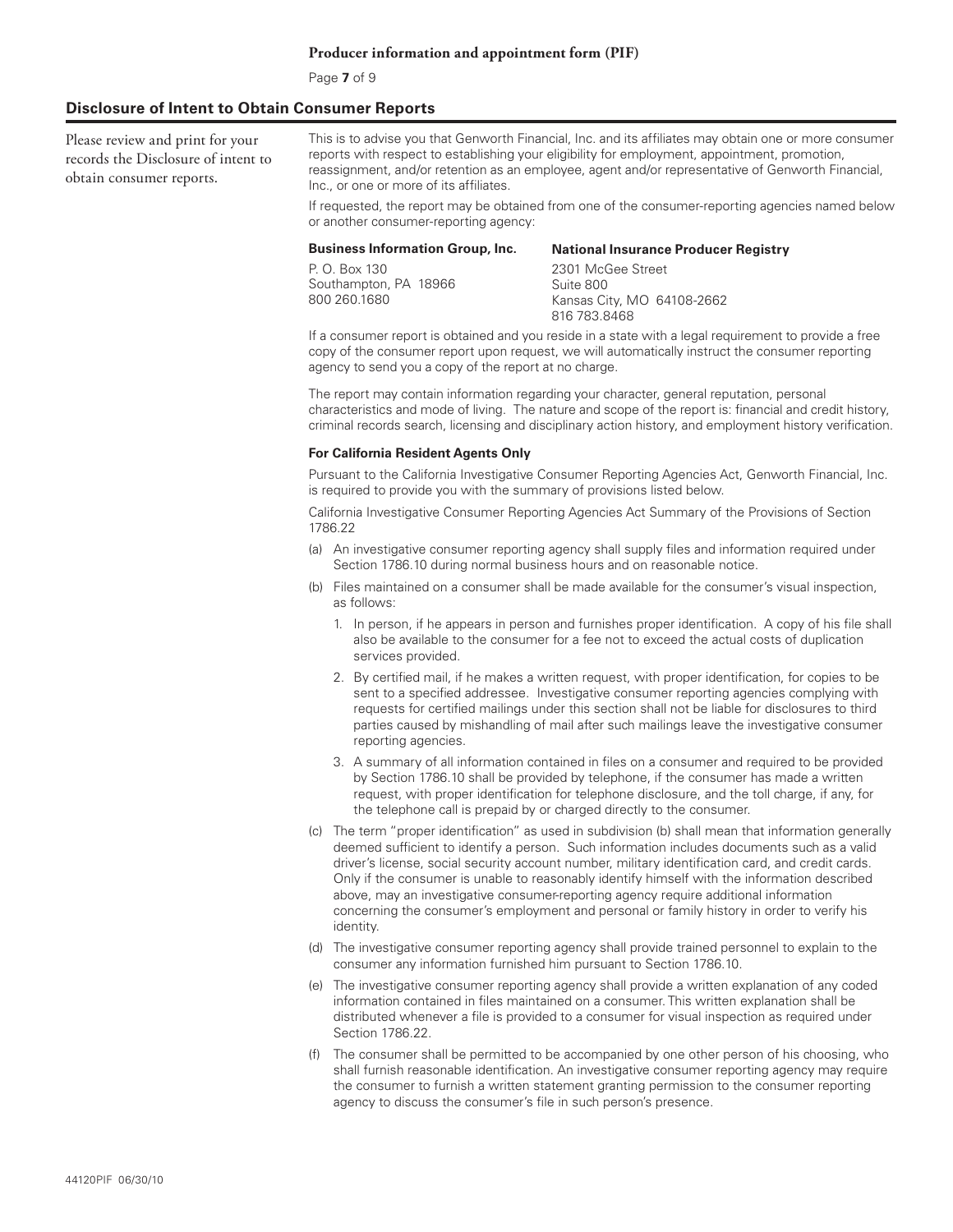Page **8** of 9

### **Electronic funds transfer (EFT)** *Complete this section to authorize automatic electronic transfer of commission payments*

You must sign on the signature line at the bottom of this page to authorize and receive commission payments via EFT. A completed Page 1 is also required.

If completing this section for an officer and an entity, the EFT authorization will apply to the entity.

You may either attach a voided bank check or complete all information in this section as it appears on your check.

This is an example of a personal check. A business check may be different.

Attach an additional page if more room is needed for multiple codes.

# **Acknowledgment and signature**

The Genworth Financial companies listed at the top of page 1 are referred to as "us," "our" and "we" in this section.

The appointment applicant is referred to as "you" and "your" in this section.

When submitting for an officer and an entity, this acknowledgement applies for both.

**You must sign here in order for us to process your appointment, and EFT if applicable.**

| Institution name for deposit                                                                                   |                                                                          |      |  |
|----------------------------------------------------------------------------------------------------------------|--------------------------------------------------------------------------|------|--|
|                                                                                                                |                                                                          |      |  |
| Routing number                                                                                                 |                                                                          |      |  |
|                                                                                                                |                                                                          |      |  |
| Account number                                                                                                 |                                                                          |      |  |
|                                                                                                                |                                                                          |      |  |
| To find the routing and account numbers                                                                        |                                                                          |      |  |
| For checks with "payable through"                                                                              |                                                                          |      |  |
| under the bank name, please contact<br>the financial institution to help obtain<br>the correct Routing Number. | John Henry Doe<br>PH 000-000-0000<br>1234 Any Street<br>Mycity, VA 00000 | Date |  |

For checks with an ACH RT (Automated Clearing House Routing) number, please use this routing number.

For all other checks, use the ninecharacter routing number, which appears between the **I¦** symbols, usually at the bottom left corner of the check.

The account number is up to 17 characters long and appears next to the **II**◾ symbol at the bottom of the check and usually to the right of the bank routing number.

**Do not** use your check number, usually located here.

 $s<sub>1</sub>$ 

Dollars

**This authorization applies to all representative codes and corresponding Genworth Financial companies under the SSN/TIN listed above unless you check "No."**

Pay to the

Order of

 $\bigstar$  Local Bank

ACH RT 012345678

"387654321" 1234567" 001234

○ No *If "No," please provide Representative code(s)*

Representative code(s)

By signing below, you

- Certify that you have read, understood, and agree to comply with all provisions contained in the **Producer Agreement** which may be downloaded and printed at: www.genworth.com/produceronboarding. You may also request a copy by calling 800 991.5684.
- Agree to accept official correspondence from the Company electronically, using your last e-mail address known to the Company. You further agree to notify the Company if you change your e-mail address and/or if you can no longer accept electronic communications.
- Acknowledge that you have received and read the '**Disclosure of Intent to Obtain Consumer Reports**' and consent and authorize Genworth Financial, Inc. and its affiliates to obtain additional background information, as we deem necessary, through independent investigation, FINRA CRD reports and/or through a consumer reporting agency's (consumer reporting agencies including but not limited to those identified in the 'Disclosure of Intent to Obtain Consumer Reports') consumer report (collectively, 'background reports').
- Authorize us to share the information contained in this PIF or any other information that we may obtain, including background reports, with our affiliates for the purposes of establishing your eligibility and/or continuing eligibility for appointment with us and our affiliates as well as any other disclosure required by law.
- Authorize your employers and other insurance companies you are or have been appointed with to release any and all information that they may have about you, personal or otherwise, to us and you release all such parties from all liability that may result from furnishing this information.
- Understand and agree that your appointment will, in part be based upon this PIF and the background report information and that any information that you provide that is inaccurate or incomplete shall be grounds for termination of your appointment.
- Acknowledge that you have read, understood and agree to comply with the **Guide to Ethical Market Conduct** at www.genworth.com/produceronboarding. You may also request a copy by calling 800 991.5684.
- If applicable, authorize the selected Genworth Financial company(ies) to automatically transfer funds to your checking account and make adjustments to your account in the event of errors. Additionally, you authorize the named institution to complete these transactions. This authorization is to remain in full force and effect until we receive written notice from you requesting termination or until we have sent you 10-days written notice of our intention to terminate EFT.

You also certify under penalty of perjury that the information provided herein is accurate and complete. **Signature Title** *Required if signing for an entity* **Date**

**X** ▪ ▪